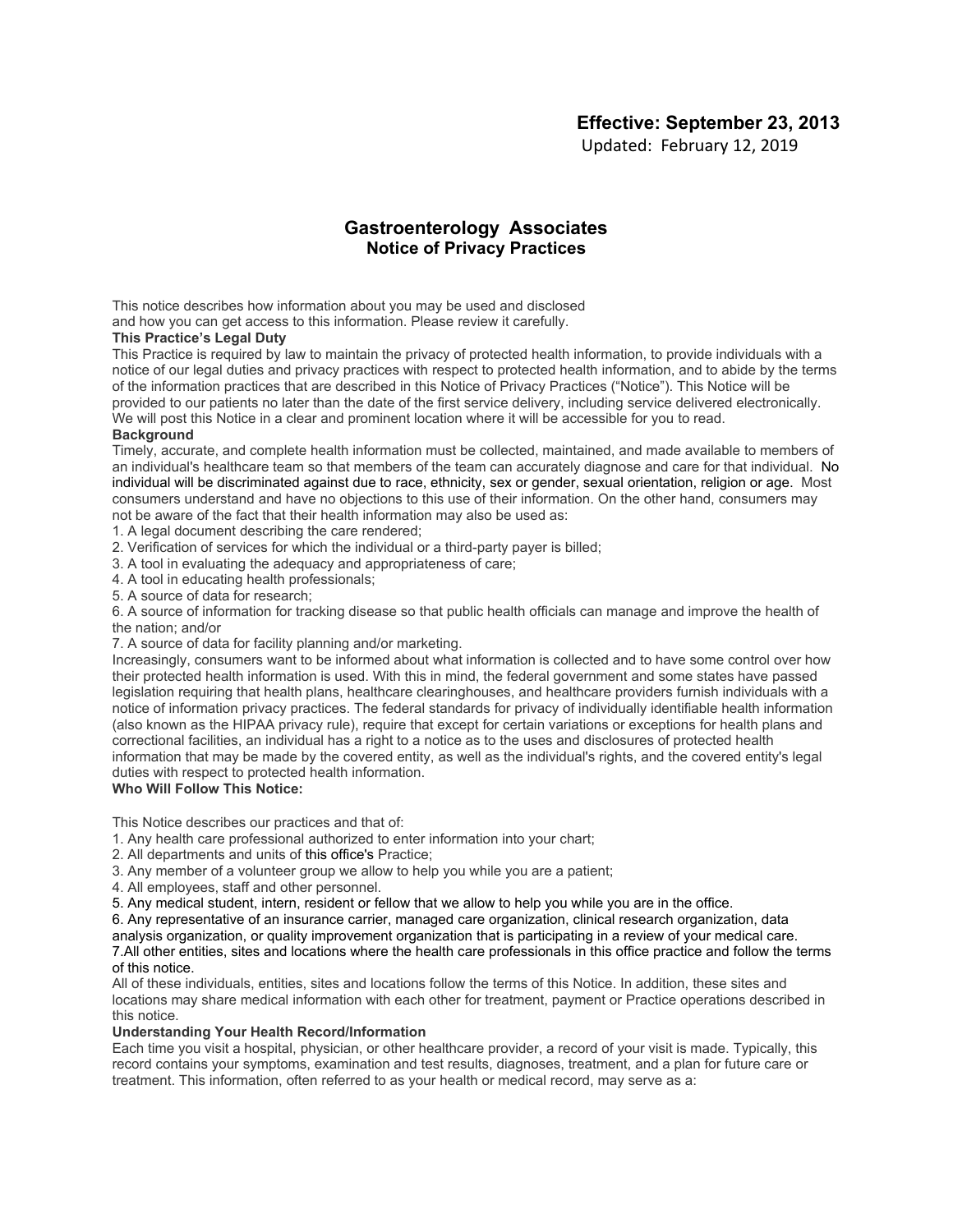1. Basis for planning your care and treatment;

2. Means of communication among the many health professionals who contribute to your care;

3. Legal document describing the care you received;

4. Means by which you or a third-party payer can verify that services billed were actually provided;

5. Tool in educating health professionals;

6. Source of data for medical research;

7. Source of information for public health officials charged with improving the health of the nation;

8. Source of data for facility planning and/or marketing; and/or

9. Tool with which this Practice can assess and continually work to improve the care we render and outcomes we achieve.

# **Understanding what is in your record and how your health information is used helps you to:**

#### 1. Ensure its accuracy;

2. Better understand who, what, when, where, and why others may access your health information;

3. Make more informed decisions when authorizing disclosure to others

# **Your Health Information Rights**

Although your health record is the physical property of the healthcare practitioner or facility that compiled it, the information belongs to you. You have the right to:

1. Request a restriction on certain uses and disclosures of your information as provided

by 45 CFR 164.522;

2. Request and keep a copy of this notice of information practices upon your request, and inspect and obtain a copy

of your health record as provided for in 45 CFR 164.524;

3. Amend your health record as provided in 45 CFR 164.528;

4. Obtain an accounting of disclosures of your health information as provided in 45 CFR 164.528;

5. Request communications of your health information by alternative means or at alternative locations;

6. Revoke your authorization to use or disclose health information except to the extent that action has already been

taken.

# **The Practice's Responsibilities and Our Pledge to You**

We understand that medical information about you and your health is personal. We are committed to protecting medical information about you. We create a record of the care and services you receive at this Practice. We need this record to provide you with quality care and to comply with certain legal requirements. This notice applies to all of the records of your care generated by the Practice. This notice will tell you about the ways in which we may use and disclose medical information about you. We also describe your rights and certain obligations we have regarding the use and disclosure of medical information.

# **This Practice is required by law to:**

1. Maintain the privacy of your health information;

2. Provide you with a notice as to our legal duties and privacy practices with respect to information we collect and maintain about you;

3. Abide by the terms of this notice;

4. Notify you if we are unable to agree to a requested restriction; and to

5. Accommodate reasonable requests to communicate health information by alternative means or alterative locations. We will not use or disclose your health information without your authorization, except as described in this notice.

# **How We Will Use and Disclose Medical Information About You**

# **We will use your health information for treatment**

We may use medical information about you to provide you with medical treatment or services. Information obtained by members of your healthcare team will be recorded in your record and used by personnel to determine the course of treatment that should work best for you. Your physician will document in your record his or her expectations of the members of your healthcare team. Members of your healthcare team will then record the actions they took and their observations. In that way, the physician will know how you are responding to treatment. We will also provide your subsequent healthcare provider with copies of various reports that should assist him or her in treating you once your treatment with our Practice is completed.

Additionally, different departments of this Practice may also share medical information about you in order to coordinate the different things you need, such as prescriptions, lab work and x-rays. We also may disclose medical information about you to individuals outside the Practice who may be involved in your medical care, such as family members, clergy or others we use to provide services that are part of your care. For example: Another doctor treating you for a broken leg may need to know if you have diabetes because diabetes may slow the healing process. In addition the doctor may need to tell the dietitian in the hospital if you have diabetes so that they can arrange for appropriate meals.

# **We will use your health information for payment**

We will use and disclose medical information about you so that the treatment and services you receive from the Practice may be billed to and payment may be collected from you, an insurance company, or a third party. We may also tell your health plan about a treatment you are going to receive to obtain prior approval or to determine whether your plan will cover the treatment.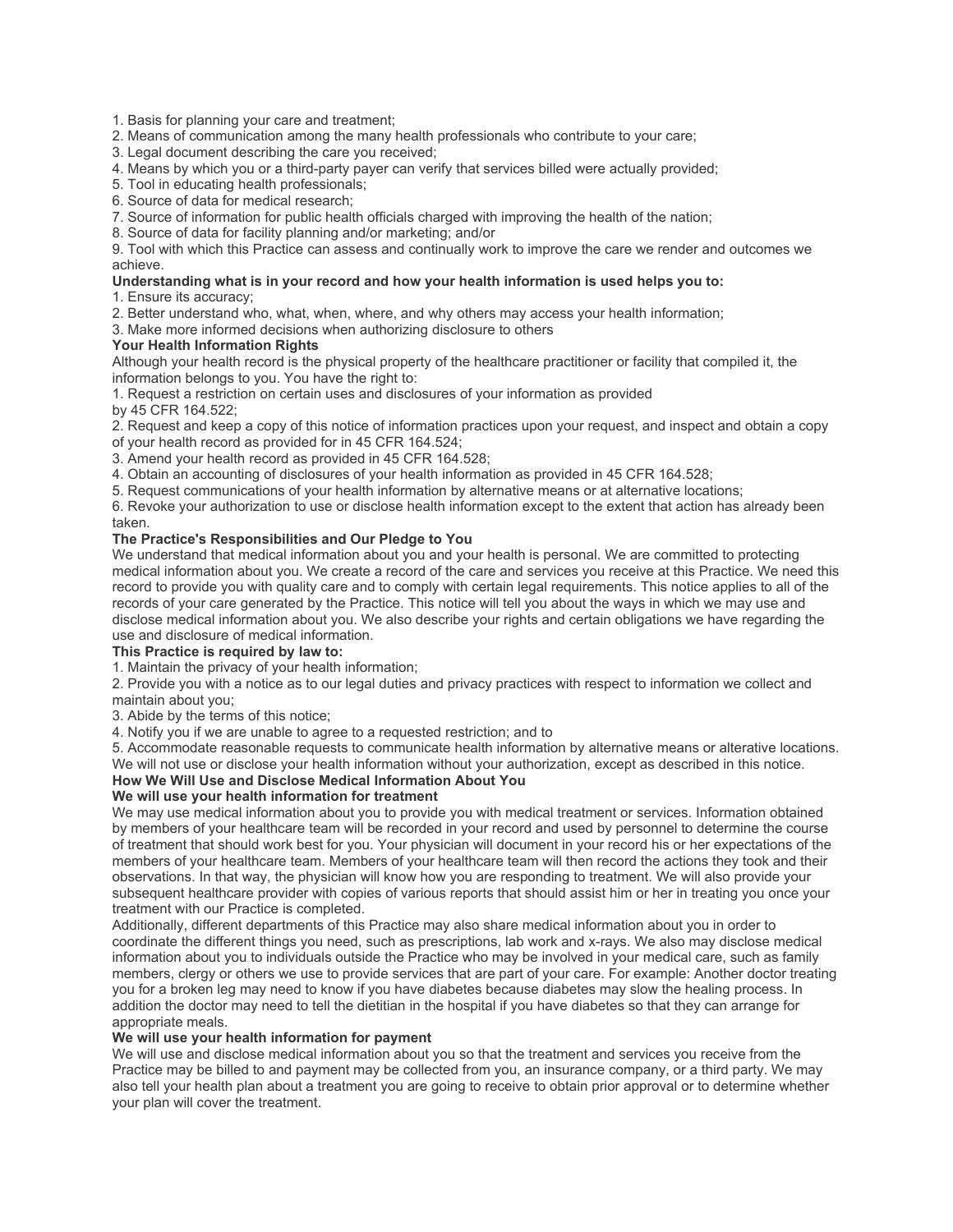For example: A bill may be sent to you or a third-party payer. The information on or accompanying the bill may include information that identifies you, as well as your diagnosis, procedures, and supplies used.

# **We will use your health information for regular health operations**

We may use and disclose medical information about you for this Practice's operations. Members of the medical staff or members of the quality improvement team may use information in your health record to assess the care and outcomes in your care and others like it. This information will then be used in an effort to continually improve the quality and effectiveness of the healthcare services we provide. For example: We may use medical information to review our treatment and services and to evaluate the performance of our staff in caring for you. We may also combine medical information about many Practice patients to decide what additional services this Practice should offer, what services are not needed, and whether certain new treatments are effective. We may also disclose information to our personnel for review and education purposes. We may also combine the medical information we have with medical information from other practices to compare how we are doing and see where we can make improvements in the care and services we offer. We may remove information that identifies you from this set of medical information so others may use it to study health care and health care delivery without learning who the specific patients are.

# **Appointment reminders**

We may use and disclose medical information to contact you as a reminder that you have an appointment for treatment or medical care at the Practice.

### **Treatment alternatives**

We may use and disclose medical information to tell you about health-related benefits or alternate treatment services that may be of interest to you.

#### **Business Associates**

There are some services provided by outside companies that assist us in operating our health services for us, including but not limited to, accounting, auditing, certain laboratory tests, transcription services, billing company services and other services provided by these "business associates". The types of services for which this Practice contracts with business associates may change from time to time. When these services are contracted, we may disclose your health information to our business associate so that they can perform the job we've asked them to do and bill you or your third-party payer for services rendered. To protect your health information, however, we require the business associate to appropriately safeguard your information.

#### **Notification**

We may use or disclose information to notify or assist in notifying a family member, personal representative, or another person responsible for your care, of your location and general condition.

#### **Communications with family or individuals involved in your care or payment for your care**

Health professionals, using their best judgment, may disclose to a family member, other relative, close personal friend, or any other person you identify, health information relevant to that person's involvement in your care or payment related to your care. We may also give information to someone who just helps pay for your care thereof, unless you object, which you have the right to do. Additionally, we may disclose medical information about you to an entity assisting in a disaster relief.

### **Coroners, medical examiners, and funeral directors**

We may disclose health information to a funeral director consistent with applicable law to carry out their duties. We may also release medical information to a coroner or medical examiner in order to identify a deceased person or determine the cause of death.

#### **Organ procurement organizations**

To organ, tissue and other donations organization, upon or proximate to your death, if we have no indication on hand about your donation preferences (or a positive indication).

#### **Marketing**

We may contact you to provide appointment reminders or information about new treatment alternatives or other health-related benefits and services that may be of interest to you.

# **Research**

If physicians in this Practice participate in a clinical study or other research with you, we may disclose information to researchers. We may, however, disclose medical information about you to people preparing to conduct a research project, for example, to help them look for patients with specific medical needs, so long as the medical information they review does not leave the office. We will almost always ask for you specific permission if the researcher will have access to your name, address, or other information that reveals who you are, or will be involved in your care at the office, if such research has been approved by an institutional review board that has reviewed the research proposal and has established protocols to ensure the privacy of your health information

#### **Food and Drug Administration (FDA)**

We may disclose to the FDA health information relative to adverse events with respect to food, supplements, product and product defects, or post marketing surveillance information to enable product recalls, repairs, or replacement. **Workers compensation**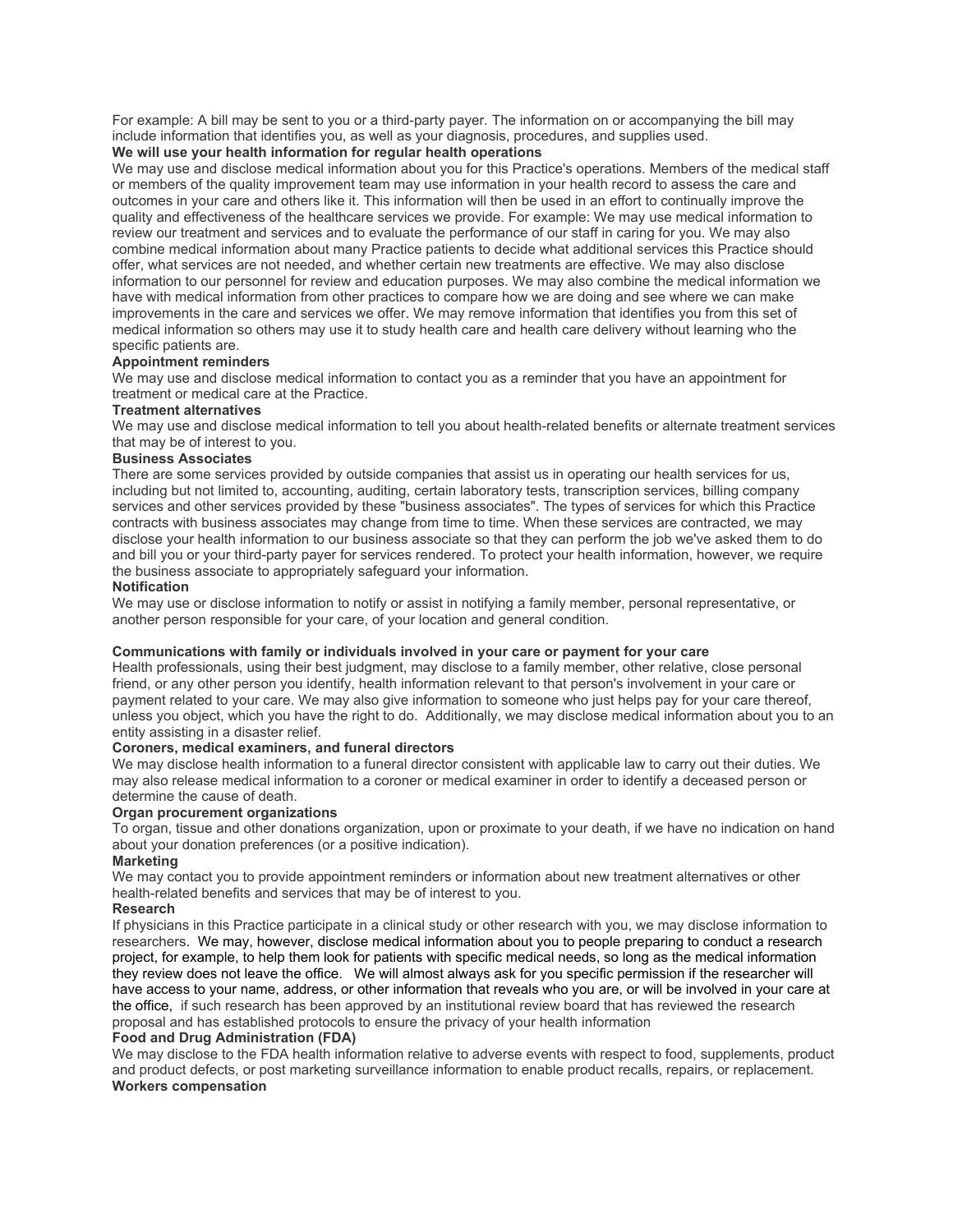We may disclose health information to the extent authorized by and to the extent necessary to comply with laws relating to workers compensation or other similar programs established by law.

# **Public health**

As required by law, we may disclose your health information to public health or legal authorities charged with preventing or controlling disease, injury or disability, reporting births and deaths, reporting child abuse or neglect, reporting reactions to medications or problems with products, notifying people of recalls of products they may be using, to notify a person who may have been exposed to a disease or may be at risk for contacting or spreading a disease or condition, or notifying the appropriate government authority if we believe a patient has been the victim of abuse, neglect or domestic violence.

### **Health oversight Activities**

We may disclose medical information to a health oversight agency for activities authorized by law. These oversight activities include, for example, audits, investigations, inspections, and licensure. These activities are necessary for the government to monitor the health care system, government programs, and compliance with civil rights laws. **Correctional institution**

Should you be an inmate of a correctional institution, or under the custody of a law enforcement official, we may disclose to the institution or agents thereof health information necessary for your health care, the health and safety of other individuals, and for the safety and security of the correctional institution.

#### **Law enforcement**

We may disclose health information for law enforcement purposes as required by law or in response to a valid subpoena, court order, warrant, summons or similar process. We may also release medical information, if asked to do so by a law enforcement official, to identify or locate a suspect, fugitive, material witness, or missing person, to identify the victim of a crime (if we are unable to obtain the person's agreement), to find out about a death we believe may be the result of criminal conduct, to find out about criminal conduct at this Practice or Ambulatory Surgical Center, and in emergency circumstances to report a crime; the location of the crime or victims; or the identity, description or location of the person who committed the crime.

Federal law makes provision for your health information to be released to an appropriate health oversight agency, public health authority, or attorney, provided that a work force member or business associate believes in good faith that we have engaged in unlawful conduct or have otherwise violated professional or clinical standards and are potentially endangering patient(s), workers, or the public.

#### **Military and veterans**

If you are a member of the armed forces, we may release medical information about you as required by military command authorities. We may also release medical information about foreign military personnel to the appropriate foreign military authority.

If you are a member of the Armed forces, we may also disclose medical information about you to the Department of Veterans Affairs upon your separation or discharge from military services. This disclosure is necessary for the Department of Veterans Affairs to determine whether you are eligible for certain benefits.

### **Lawsuits and disputes**

If you are involved in a lawsuit or a dispute, we may disclose medical information about you in response to a court or administrative order. We may also disclose medical information about you in response to a subpoena, discovery request, or other lawful process by someone else involved in the dispute, but only if efforts have been made to tell you about the request or to obtain an order protecting the information requested.

### **National security and intelligence activities**

We may release medical information about you to authorized federal officials for intelligence, counterintelligence, and other national security activities authorized by law.

### **Protective services for the President and others**

We may disclose medical information about you to authorized federal officials so they may provide protection to the President, other authorized persons or foreign heads of state or conduct special investigations.

### **Department of State**

We may use medical information about you to make decisions regarding your medical suitability for a security clearance or service abroad. We may also release your medical suitability determination to the officials in the Department of State who need access to that information for these purposes.

# **To advert a serious threat to health or safety**

We may use and disclose medical information about you when necessary to prevent a serious threat to your health and safety or the health and safety of the public or another person. Any disclosure, however, would only be to someone able to help prevent threat.

#### **As required by law**

We will disclose medical information about you when required to do so by federal, state or local law. **Other**

All other uses and disclosure by us will require us to obtain from you a written authorization in addition to any other permission you will provide us. For example, we need written authorization before we sell you PHI or in most instances, market a third party's services to you, if we're receiving remuneration for that marketing.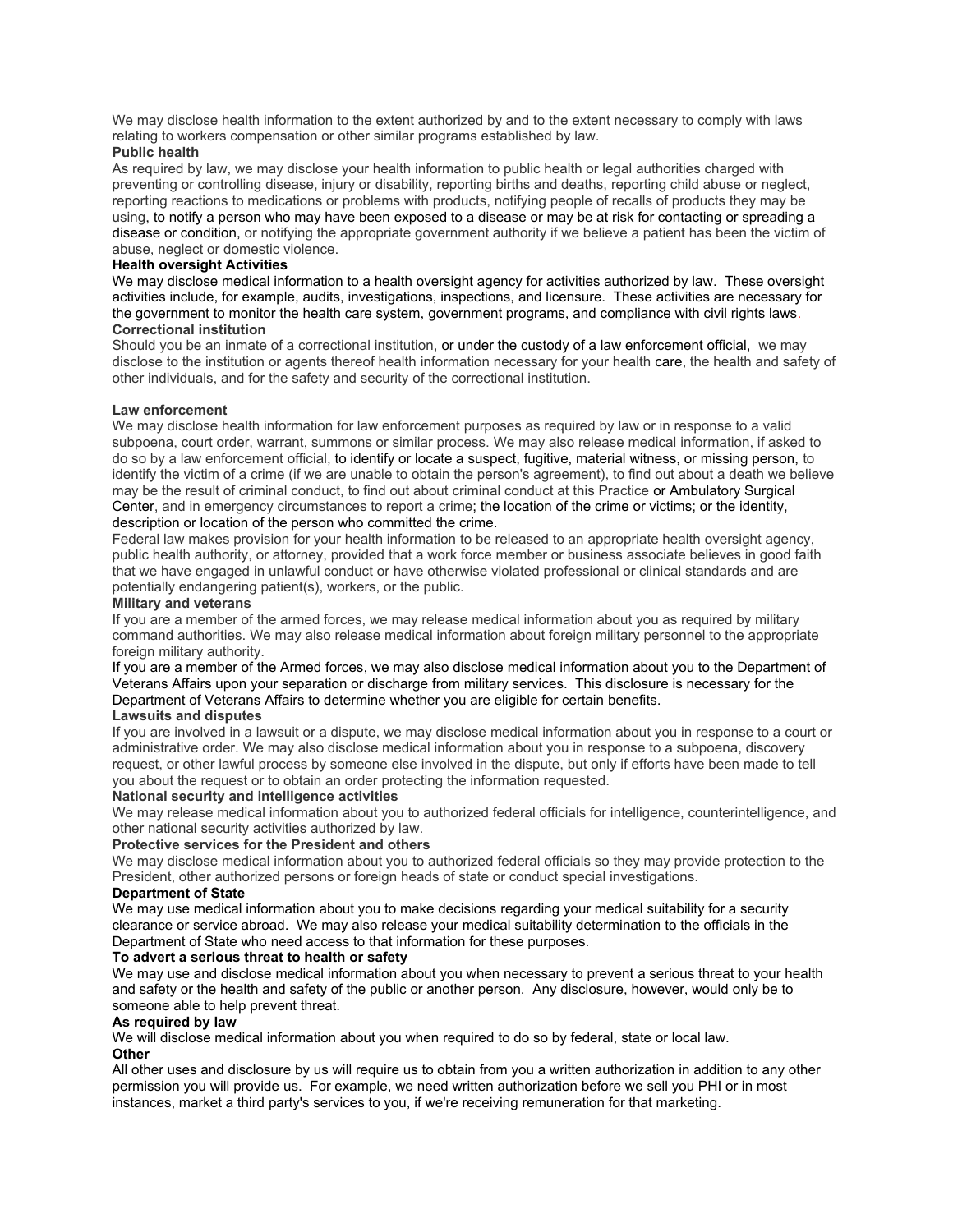# **Your Rights Regarding Medical Information About You**

You have the following rights regarding medical information we maintain about you:

# **Right to inspect and copy**

You have the right to inspect and copy medical information that may be used to make decisions about your care (you must allow us a reasonable time to delivery copies of your medical information). Usually, this includes medical and billing records, but does not include psychotherapy notes.

To inspect and copy medical information that may be used to make decisions about you, you must submit your request in writing to this Practice. If you request a copy of the information, we may charge a fee for the costs of copying, mailing, or other supplies associated with your request.

We may deny your request to inspect and copy in certain very limited circumstances. If you are denied access to medical information, you may request that the denial be reviewed. Another licensed healthcare professional chosen by this Practice will review your request and the denial. The person conducting the review will not be the person who denied your request. We will comply with the outcome of the review.

# **Right to amend**

If you feel that medical information we have about you is incorrect or incomplete, you may ask us to amend the information. You have the right to request an amendment for as long as the information is kept by or for the Practice. We are not required to grant you request.

To request an amendment, your request must be made in writing and submitted to this Practice. In addition, you must provide a reason that supports your request.

We may deny your request for an amendment if it is not in writing or does not include a reason to support the request. In addition, we may deny your request if you ask us to amend information that:

1. Was not created by us, unless the person or entity that created the information is no longer available to make the amendment;

2. Is not part of the medical information kept by or for the Practice;

3. Is not part of the information which you would be permitted to inspect and copy; or

4. Is accurate and complete.

# **Right to an accounting of disclosures**

You have the right to request an "accounting of disclosures." This is a list of the disclosures we made of medical information about you. To request this list or accounting of disclosures you must submit your request in writing to this Practice. Your request must state a time period that may not be longer than six years. Your request should indicate in what form you want the list (for example, on paper or electronically). The first list you request within a 12-month period will be free; we may charge you for the costs of providing additional lists. We will notify you of the costs involved and you may choose to withdraw or modify your request at any time before any costs are incurred. **Right to request restrictions** 

You have the right to request a restriction or limitation on the medical information we use or disclose about you for treatment, payment or health care operations. You also have the right to request a limit on the medical information we disclose about you to someone who is involved in your care or the payment for your care, like a family member or friend.

For example: You could ask that we not use or disclose information about a surgery you had.

We are not required to agree to your request unless the restriction is to not tell your insurance company about a treatment and you or someone on your behalf has paid out of pocket for that treatment in full. If we do agree, we will comply with your request unless the information is needed to provide you with emergency treatment. We will advise you regarding whether or not we agree to comply with your request.

To request restrictions, you must make your request in writing to this Practice. In your request, you must tell us (1) what information you want to limit; (2) whether you want to limit our use, disclosure or both; and (3) to whom you want the limits to apply.

For example: Disclosures to your spouse.

# **Right to request confidential communication**

You have the right to request that we communicate with you about medical matters in a certain way or at a certain location.

For example: You can ask that we only contact you at work or by mail.

To request confidential communications, you must make your request in writing to this Practice. We will not ask you the reason for your request. We will accommodate all reasonable requests. Your request must specify how or where you wish to be contacted.

# **Right to Breach Notification**

You will be notified in the event that we or one of our business associates has discovers a breach of unsecured PHI involving your medical information.

**Right to a paper copy of this notice**